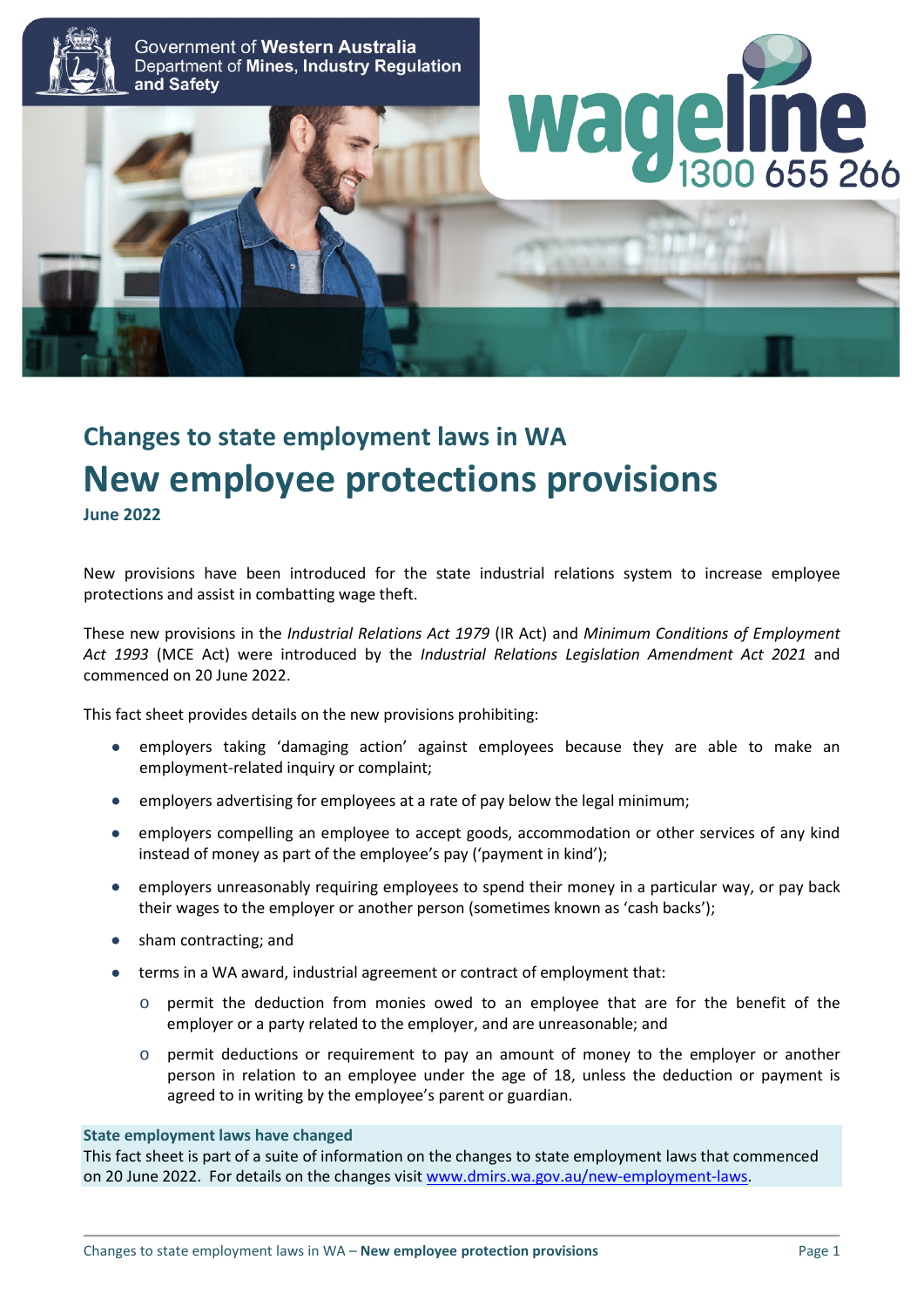## **Damaging action**

New protections in the IR Act prohibit an employer from taking **damaging action** against an employee because the employee is able to make an **employment-related inquiry or complaint** to their employer or another person or organisation.

Damaging action includes:

- dismissing an employee, altering an employee's position to their disadvantage, refusing to promote or transfer an employee, or injuring an employee in their employment with the employer or another person (or threatening to do any of these things); and
- refusing to employ a prospective employee, or discriminating against a prospective employee, in their proposed terms and conditions of employment (or threatening to do either of these things).

An employment-related inquiry or complaint is one that an employee is able to make based on an entitlement or right that the employee has under a contract of employment, an industrial instrument or legislation relating to the employment.

The employee's complaint must be made genuinely, in good faith and for a proper purpose.

An employee is able to seek a civil penalty and relief in the Industrial Magistrates Court (IMC) if their employer has taken damaging action against them because the employee made (or proposed to make) an inquiry or complaint. Industrial inspectors and unions are also able to take proceedings to the IMC for damaging action.

When determining whether damaging action has occurred, there is a reverse onus of proof on the employer to prove that they did not take the action because the employee made (or proposed to make) an inquiry or complaint.

If the IMC determines that an employer has engaged in damaging action against an employee, it may impose a maximum penalty of \$13,000 for an individual and \$65,000 for a body corporate (in the case of a knowingly committed 'serious contravention', the maximum penalties are 10 times higher). The IMC may also make an order for relief to:

- reinstate the employee if they were dismissed from employment;
- employ a prospective employee who was refused employment; and
- pay the employee compensation for loss or injury suffered as a result of the contravention.

If the IMC makes an order for relief, the employer is required to comply with it. Failure to comply constitutes an offence, which will carry a maximum fine of \$13,000 and a daily fine of \$1,000 for each day or part day during which the offence continues.

The IMC cannot make an order in relation to damaging action if the employee has applied for relief in relation to the same damaging action (e.g. the same dismissal, or the same refusal to promote or transfer the employee) under another provision of the IR Act or any other written law. For example, an employee could not obtain an order from the IMC if the damaging action was dismissal and the employee had made an unfair dismissal claim to the Western Australian Industrial Relations Commission.

The IMC can also order a third party to stop taking any damaging action against the employee and to take any action necessary to give effect to an order in relation to damaging action.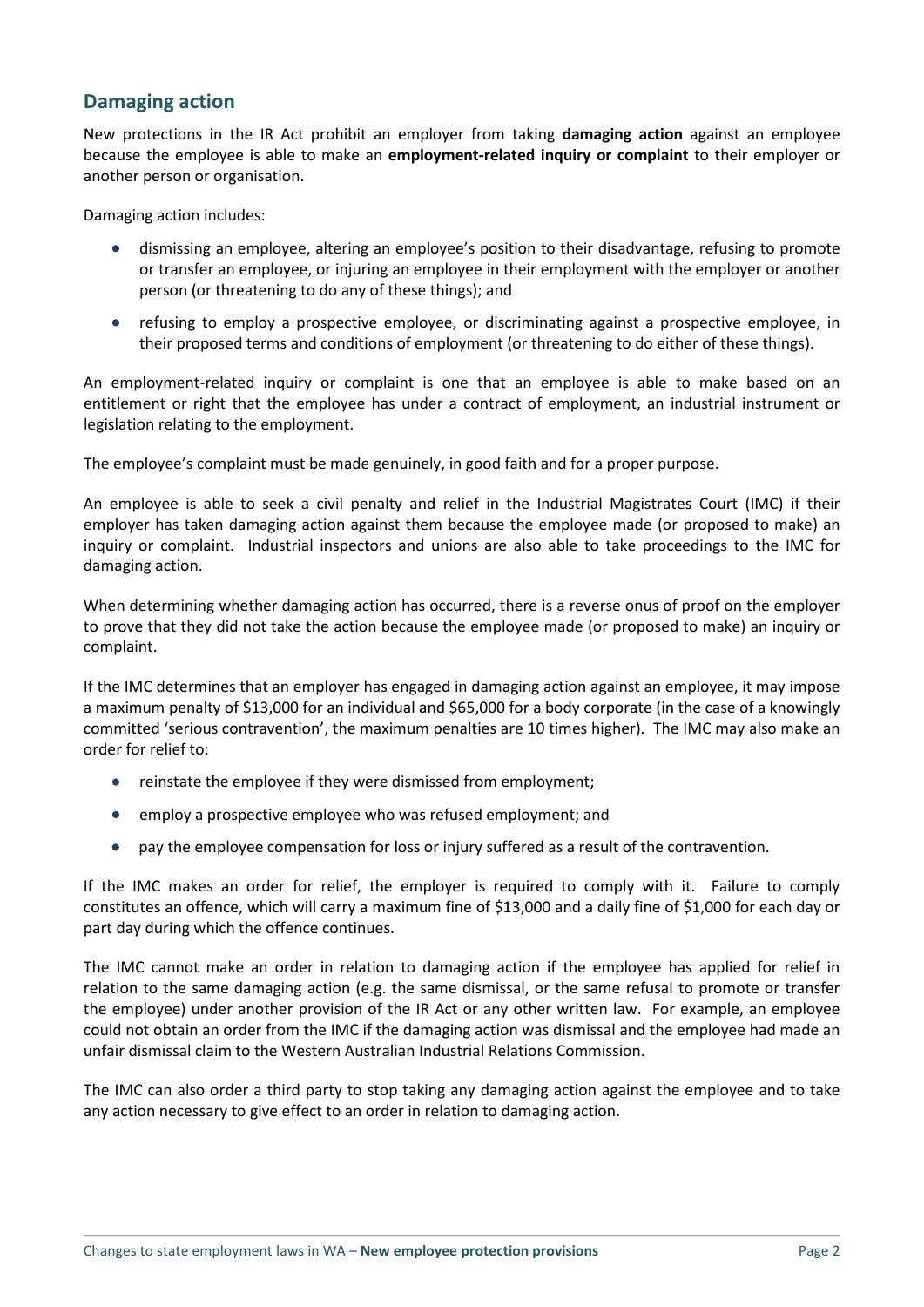## **Certain advertising prohibited**

New provisions in the IR Act prohibit an employer from advertising employment at a rate of pay that is less than the minimum wage applicable to the job under the MCE Act or a state award, order or industrial agreement.

Enforcement action can be taken in the IMC against an employer who has unlawfully advertised employment at a rate of pay below the legal minimum. The IMC can impose a penalty of up to \$13,000 (or \$130,000 in the case of a serious contravention) for individuals or a penalty of up to \$65,000 (or \$650,000 in the case of a serious contravention) for bodies corporate, and make an order to prevent the employer from unlawfully advertising in the future.

To help eliminate exploitative working arrangements, provisions in the MCE Act dealing with the payment of wages have been amended to prevent an employer from directly or indirectly compelling an employee to accept goods, accommodation or other services of any kind instead of money as any part of the employee's pay.

Enforcement action can be taken in the IMC against an employer who fails to pay an employee in full. It can impose a penalty of up to \$13,000 (or \$130,000 in the case of a serious contravention) for individuals or a penalty of up to \$65,000 (or \$650,000 in the case of a serious contravention) for bodies corporate.

#### **Prohibiting cash back arrangements**

An employer is not able to directly or indirectly require an employee to spend, or pay to the employer or another person, an amount of the employee's money or the whole or any part of an amount payable to an employee in relation to the performance of work if:

- the requirement is unreasonable in the circumstances; and
- in the case of a payment, the payment is directly or indirectly for the benefit of the employer or a party related to the employer.

A prospective employer is not able to directly or indirectly require a prospective employee to spend, or pay to the employer or another person, an amount of the prospective employee's money if:

- the requirement to pay money is in connection with employment or potential employment of the prospective employee by the prospective employer; and
- the requirement is unreasonable in the circumstances; and
- in the case of a payment, the payment is directly or indirectly for the benefit of the prospective employer or a party related to the prospective employer.

To illustrate, it is unlawful for:

- a prospective employer to require a prospective employee to pay them money in order to obtain employment;
- an employer to ask an employee to pay back some of their wages to the employer in order to keep their job; and
- an employer to require an employee to spend part of their pay on goods the employer sells to the public.

Asking an employee for any amount to be spent, or money to be paid, in a particular way that involves undue influence, duress or coercion, is also prohibited under the new provisions.

The new provisions do not prevent legitimate, mutual agreements being reached between an employer and an employee for overpayments to be paid back by an employee to the employer.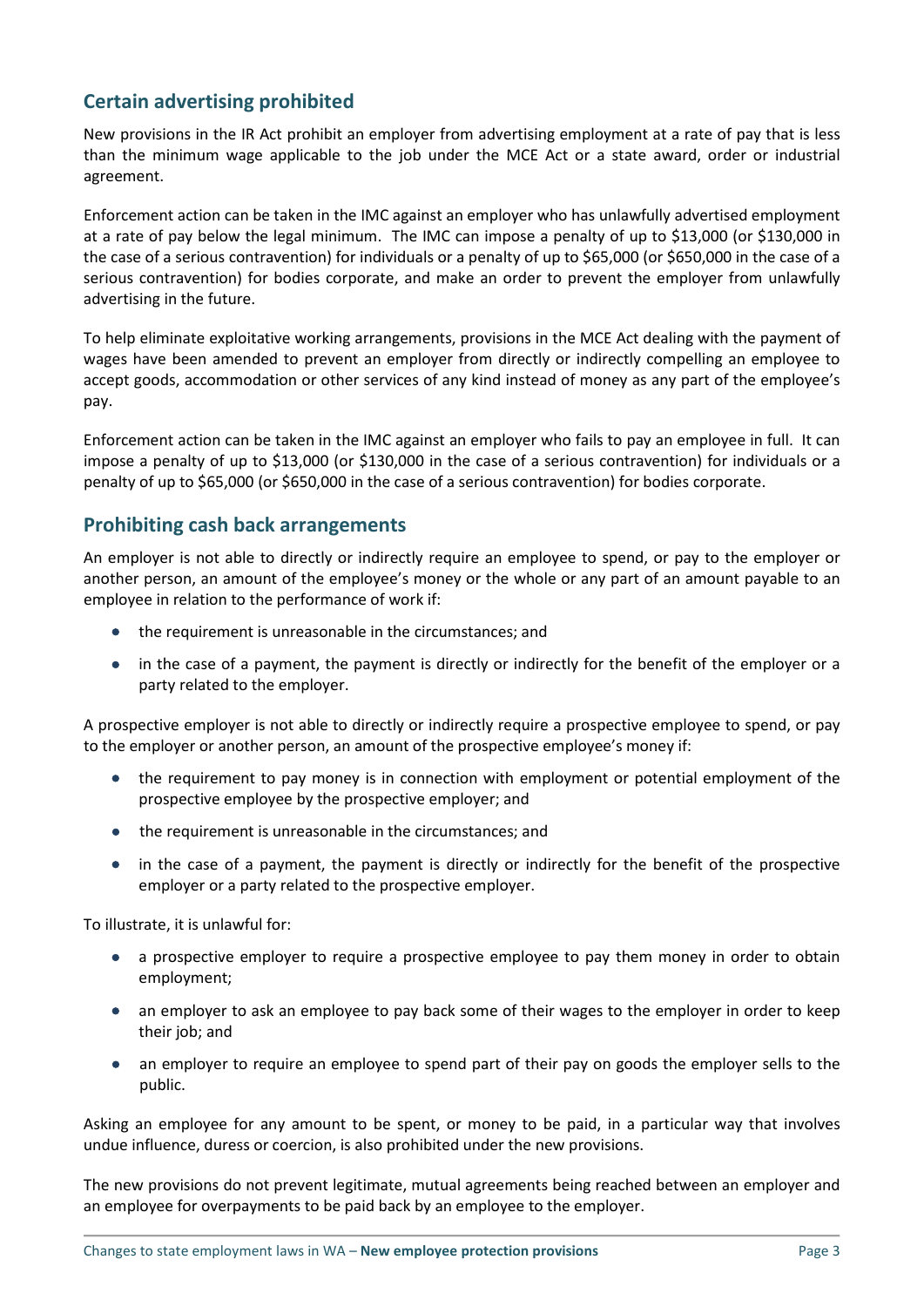Enforcement action can be taken in the IMC against an employer who contravenes these provisions. If the IMC determines that an employer has contravened these provisions, it may order the employer to pay to the employee or prospective employee compensation for any loss or injury suffered as a result of the contravention.

The IMC may also impose a penalty of up to \$13,000 (or up to \$130,000 if it is a serious contravention) for individuals or a penalty of up to \$65,000 (or up to \$650,000 in the case of a serious contravention) for bodies corporate, for a contravention of these provisions.

In addition, the MCE Act now provides that a term of a WA award, industrial agreement or contract of employment has no effect to the extent that the term permits an employer to require an employee to spend or pay an amount of money in contravention of the MCE Act provisions or requires an employee to spend or pay an amount of money if the requirement would contravene the MCE Act provisions if it had been made by the employer.

## **Prohibiting sham contracting**

There are new provisions in the IR Act prohibiting sham contracting. An employer is prohibited from representing, or telling an employee or prospective employee, that a contract of employment (where the worker is an employee and entitled to minimum wages and other protections) is a contract for services (where the worker is an independent contractor).

It is a defence for the employer to prove that, when the representation was made, they did not know (and could not reasonably be expected to have known) that the contract was a contract of employment rather than a contract for services. The onus is on the employer to prove this.

An employer is prohibited from dismissing (or threatening to dismiss) an employee performing particular work for the employer in order to engage them to perform the same (or substantially the same) work under a contract for services. If enforcement proceedings are taken against the employer in the IMC for breaching the sham contracting provisions, the employer bears the onus of proving that they did not dismiss (or threaten to dismiss) the employee for the prohibited reason.

An employer is prohibited from making a statement that the employer knows (or could reasonably be expected to know) is false in order to persuade an employee to enter into a contract for services to perform the same (or substantially the same) work. If enforcement proceedings are taken against the employer in the IMC for breaching the sham contracting provisions, the employer bears the onus of proving that they did not make the statement for the prohibited reason.

If the IMC determines that an employer has breached the provisions preventing sham contracting, it may impose a penalty on the employer, and may make an order to:

- reinstate the employee if they were dismissed from employment;
- employ a prospective employee who was refused employment; and
- pay the employee compensation for loss or injury suffered as a result of the contravention.

The IMC is not able to make an order in relation to sham contracting if the employee has applied for relief in relation to the matter (e.g. the same dismissal) under another provision of the IR Act or any other written law.